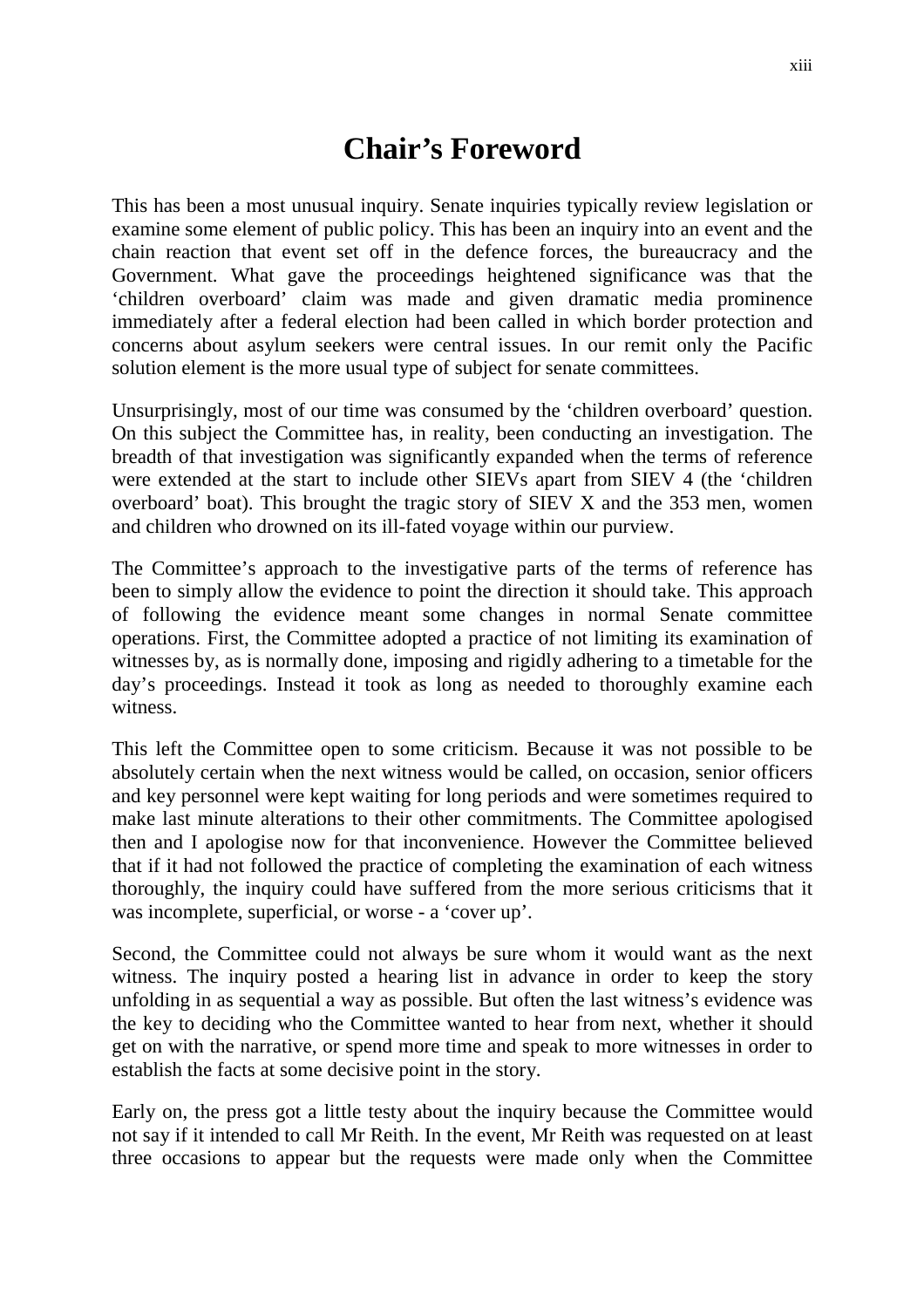believed that it had justifiable grounds for doing so and it had reached the appropriate stage of the investigation to call him.

Third, the Committee started out coordinating its work with a liaison group appointed for the purpose by the Australian Defence Organisation (ADO). This enabled both the inquiry and the ADO to balance their needs and to program witnesses at mutually convenient times. While this arrangement was in place it worked well and I wish to thank the officers concerned for the manner in which they discharged their duties. Soon after the inquiry commenced, however, this arrangement was terminated by the Minister for Defence, Senator Hill, and the Committee was told that it would have to make any requests of the Australian Defence Force (ADF) and the Department of Defence through the Minister's office. I never considered this new arrangement was necessary, adding as it did a new level of complexity and red tape. Nor did it work well.

The hearing program was slowed down at various points because of delays in the Minister's office and key documents were withheld for an inordinate length of time. Tension developed between the Committee and the Minister when he began to question the Committee's procedures, refused to allow certain witnesses to appear and when he challenged the Committee's right to pursue its inquiries in the manner it thought most appropriate.

As well, the Minister's Chief of Staff, Mr Matt Brown, behaved towards the Committee secretariat in a way that could only be described as discourteous and unprofessional. In Question Time, prior to the first hearing, Senator Hill attacked the inquiry as 'a Labor stunt'. This view seemed to inform his approach. In other inquiries, even those in which tensions between political parties have been high, the liaison between ministers, their departments and the committees has worked smoothly. A notable feature of this inquiry is that in this case it did not.

The Committee's decision to follow the evidence meant that it started the inquiry with the 'children overboard' incident itself and made an effort to establish what actually happened. Next it followed how a message came to be transmitted that children had been thrown into the sea when they had not, and how that message travelled inside and outside of the defence chain of command to the bureaucracy, ministers, the Prime Minister and the press. When it had been established that it quickly became known among key people that the 'overboard story' was false and the media had been misled about the photographs, the inquiry turned its focus to questions of public accountability and what was done and by whom to correct the record.

It was in this phase of the inquiry that it hit a brick wall. The inquiry was able to piece together quite effectively a reasonably clear picture of what happened about correcting the record up to ministerial and prime ministerial level. There was enough information to cause the inquiry to make the majority findings about Mr Reith's conduct that appear in the report but it was not possible to go further. The inquiry was blocked by a cabinet decision. Cabinet decided to fence off ministerial and prime ministerial conduct from the reach of the inquiry by refusing access to ministerial and prime ministerial staff and to public servants serving in ministerial offices at the time.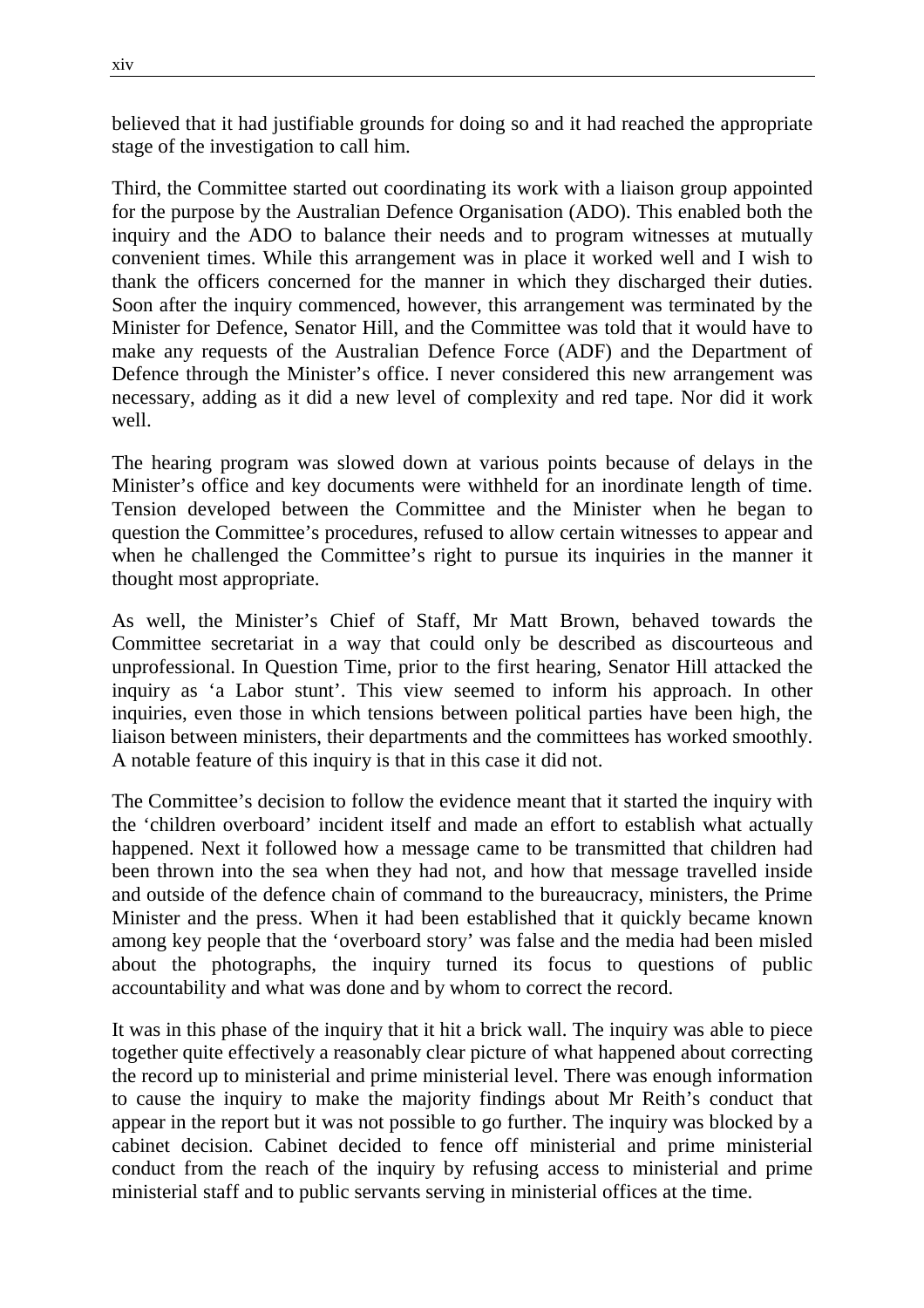This inquiry would have been aided considerably, and possibly able to fully discharge the obligations imposed on it by the Senate under its terms of reference, if it could have called as a witness the Prime Minister's international adviser Mr Miles Jordana, and former minister Peter Reith's advisers, Mr Mike Scrafton, Mr Ross Hampton and Mr Peter Hendy. Mr Scrafton is now a senior public servant with the Department of Defence. Mr Hampton is adviser to the Minister for Education Science and Training, Dr Nelson. Until recently, Mr Hendy also worked for Dr Nelson as his Chief of Staff.

Senator Hill went beyond the Cabinet decision and deemed that it was not appropriate for the Committee to request the appearance of some witnesses who were members of the ADO, and he refused permission for them to do so. The two people of interest to the Committee were Rear Admiral Raydon Gates and Ms Liesa Davies. Rear Admiral Gates had led a taskforce on issues relevant to the inquiry and Ms Davies was, and still is, the Defence Departmental Liaison Officer in the Minister's office.

For his part, Mr Reith was not entitled to immunity from this inquiry as he was no longer a serving member of the House of Representatives, but bolstered by an opinion from the Clerk of the House of Representatives, he rejected three formal requests to appear. Mr Reith was an essential witness but I will say more about this later. The Reith case has sparked a continuing exchange of conflicting opinion between the Clerk of the Senate and the Clerk of the House about Senate committee powers. I note here the Committee, by a majority, accepts the views of the Clerk of the Senate. Because the inquiry attached considerable importance to this matter all the correspondence relating to it is published as an appendix to this report.

Given the disposition of the Committee to favour the Senate Clerk's view, the Committee had to contend with the question: should it approach the Senate with a request that Mr Reith be compelled to appear before the committee by way of a summons. The Committee was divided on this issue but the majority view was that any summons to Mr Reith would be contested in the courts with the taxpayer having to foot the bill and with the inquiry having to mark time until the issue was settled. It is for this reason that the Committee took the unusual step of asking Mr Stephen Odgers SC to make an assessment of the evidence. This he has done and his report is available with the Committee's report.

Unable to pursue the 'overboard story' to its conclusion, the inquiry gave its attention to the Pacific solution element of the terms of reference and to what has become known as the SIEV X issue. Both these matters were also plagued by particular problems.

In the case of the Pacific solution, the Committee received correspondence from many of the asylum seekers who were on 'the overboard boat' SIEV 4. The Committee's jurisdiction is limited to Australia and its territories. These asylum seekers were in detention on Manus Island at all the relevant times of this inquiry. This meant that their evidence could not be heard under privilege, nor could the usual protections be extended to them should they be adversely treated as a consequence of what they may have said.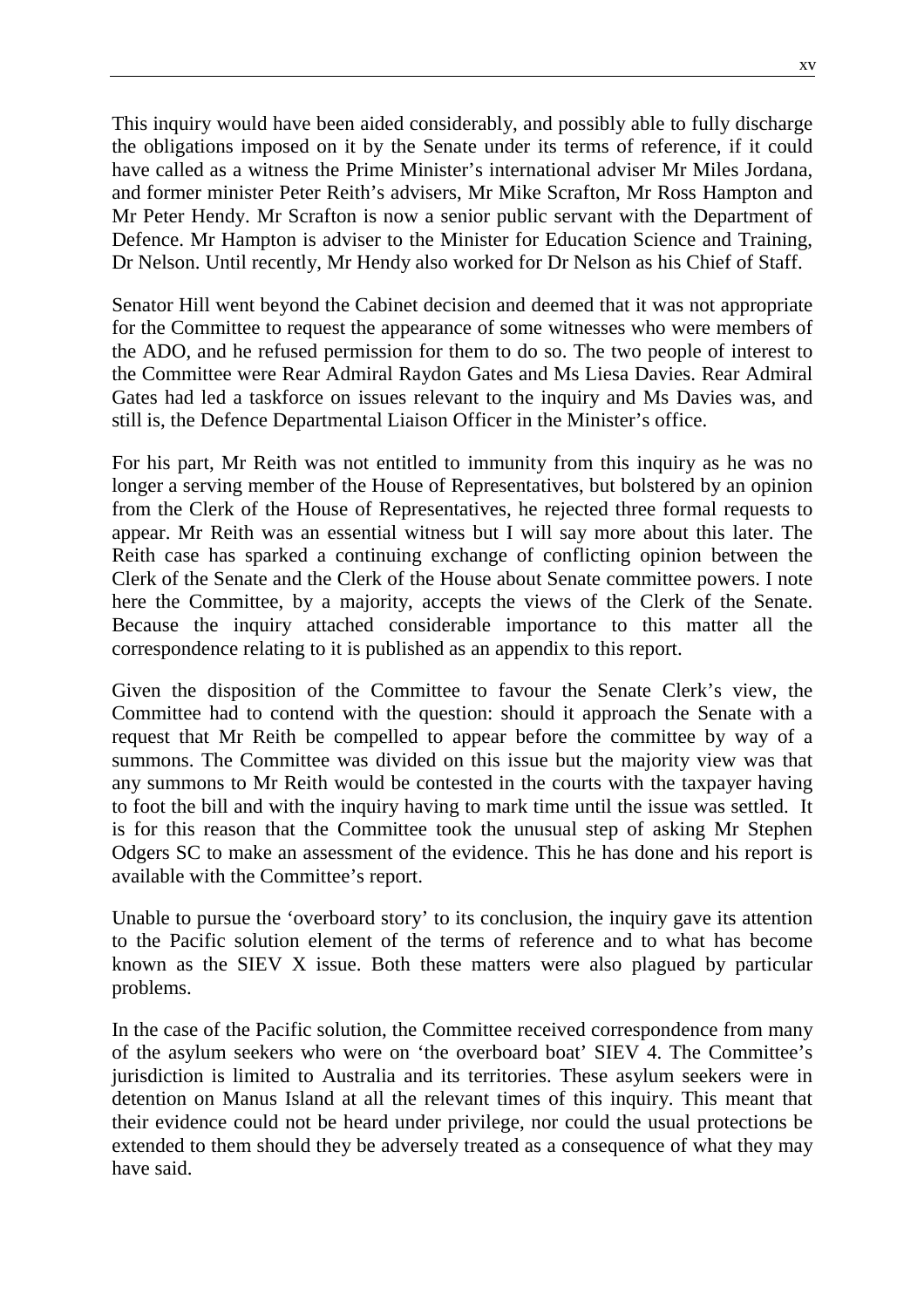It has always seemed to me to be one-sided that the asylum seekers as key players in the event could not have their evidence heard and tested by the inquiry. Given the limitations it is not surprising that the asylum seekers themselves declined to participate in a telephone link-up with the Committee. Some Committee members questioned the value of any information obtained by telephone link and this is an important consideration. DIMIA also advised that if something was said on the linkup that might relate to an application for asylum, then there was no legal way that information could be prevented from being used in an assessment of an individual's eligibility.

Notwithstanding all these concerns, it is still a pity that the people at the heart of this incident and about whom allegations were made are known only by photographs, one letter and the balanced and humane description of them given to us by Commander Banks of the *HMAS Adelaide.*

Jurisdictional and operational limitations also circumscribed the extent to which the inquiry was able to examine what happened in Indonesia up to and including the departure of the ill-fated vessel SIEV X. Statements of those who survived the sinking of SIEV X and who were picked up at sea over 24 hours later by Indonesian fishing boats are included in the records of this inquiry. When they were received these statements were immediately approved for public release. Anyone reading them cannot fail to be moved by these accounts of the loss of life, the human suffering and the tragedy surrounding that catastrophe. While the Committee is divided on some of the issues of this inquiry it is united in its shock at this event and its sympathy for the victims.

Separate from the inquiry, Senator Faulkner has raised concerns about the 'disruption' activities in Indonesia in a series of speeches in the Senate. A majority finding of the Committee is that an independent inquiry is necessary to ascertain what occurred on that question and other issues related to SIEV X. In this report we assessed the evidence that was available to the inquiry but because of the limitations on jurisdiction the Committee did not feel confident that it could report the full story.

A question has hung over this inquiry that it did not and could not address. It is 'Did the overboard story and the emotional reaction it provoked influence the outcome of the federal election?' This question invites a number of subsidiary questions:

- If it did influence the outcome would the truth have led to a different result?
- Would an appropriate and timely correction of the record have changed the direction or influenced the presentation of the issues in the campaign?
- Would the credibility of the key players have been affected in the judgement of electors if the truth had been uncovered and exposed outside official channels during the campaign period?

These are not questions about the duty and obligation of the government and the public service to keep the community properly informed. They are speculative questions that go to the politics of the 'overboard' issue and its timing in relation to the federal election. The Committee's efforts were aimed at getting at the truth of the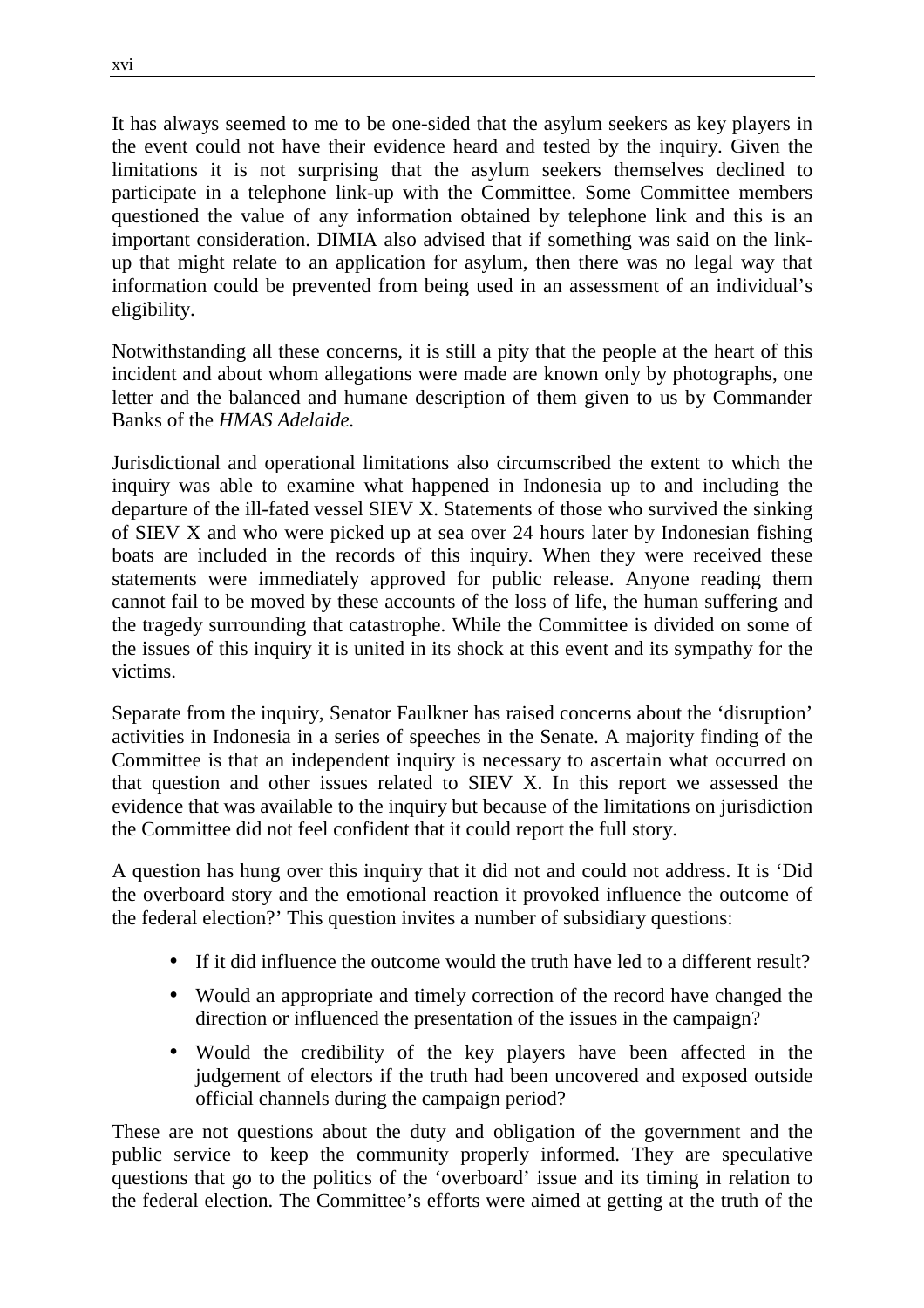matter so there is an accurate public record of the events. Any judgements about what would have occurred had the 'overboard' story never seen the light of day are subjective and for others to make. A question does arise which is addressed. It concerns what can be done to prevent a recurrence of the behaviour that led to the public receiving false or inaccurate information.

A number of recommendations on this subject have been made that, if pursued, will go some way to ensuring that these circumstances are not repeated. As reform measures these recommendations will be successful if accompanied by a strengthening of the traditional values of the public service.

The outcome of this inquiry opens up a major constitutional issue: the extent to which the Parliament is able to effectively scrutinise the actions of the Executive. First, it should be said that the normal parliamentary means of scrutiny worked very well in this matter. This is particularly true of the Estimates process that gathered a lot of relevant information much of which has been incorporated into the inquiry's evidence. But ultimately the Executive, in the form of the Cabinet, checked the inquiry's ability to examine relevant witnesses. This meant the Executive was able to exercise its power to prevent full parliamentary scrutiny of itself. This is not open government. What should be done about it is now an important matter for national debate.

Of particular note here is also the matter of how Mr Reith centralised all critical ADF contact with the media through his office. I acknowledge that Senator Hill has changed this order, but the fact that such an order did exist raises questions about the manipulation of military information for partisan political advantage.

The Committee wishes to record its thanks to three separate groups:

- To those witnesses who assisted the inquiry. It would not have been possible to have conducted such a detailed examination without their cooperation. Public service witnesses appeared knowing that their departments had been instructed by Cabinet not to provide a submission. This meant that the Committee was unable to examine them against the points made in a departmental statement. That made their job and our job harder. Most managed this difficulty and the other pressures the Cabinet decision imposed competently and well. Our thanks go to them. All the experts that served on our round-table discussion brought valuable context to the inquiry and alerted us to wider questions as well. They deserve our thanks.
- The Committee was impressed by the professionalism of the ADF officers who were closely involved with SIEV 4 and its aftermath. Many of them and others in the chain of command had attempted to ensure that the public record concerning 'children overboard' was corrected.
- During this long and sometimes difficult inquiry, the Secretariat to the inquiry gave the Committee unstinting support and professional assistance in every way. Their commitment and willingness to work long and onerous